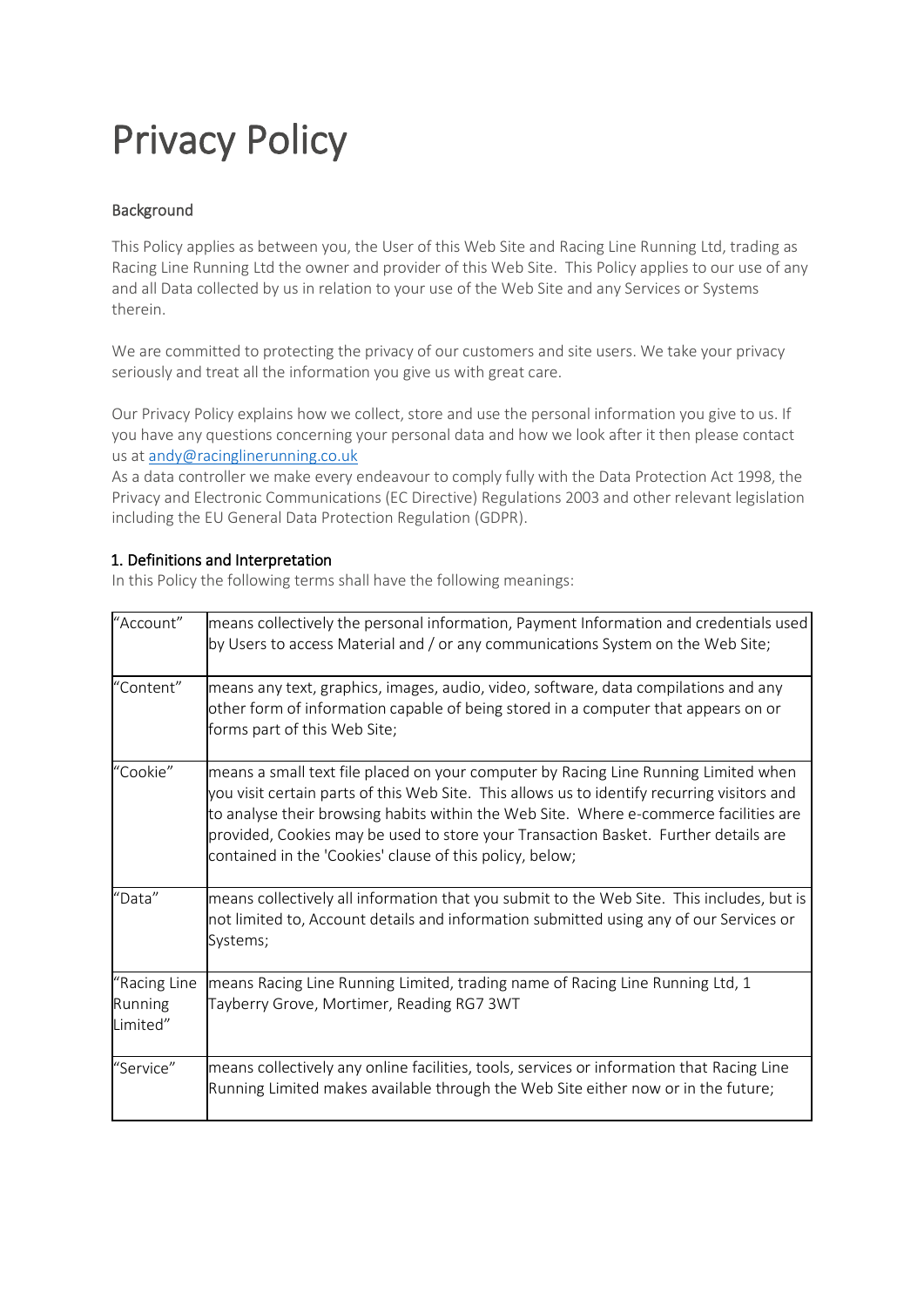| "System"            | means any online communications infrastructure that Racing Line Running Limited<br>makes available through the Web Site either now or in the future. This includes, but is<br>not limited to, web-based email, message boards, live chat facilities and email links; |
|---------------------|----------------------------------------------------------------------------------------------------------------------------------------------------------------------------------------------------------------------------------------------------------------------|
| "User" /<br>"Users" | means any third party that accesses the Web Site and is not employed by Racing Line<br>Running Limited and acting in the course of their employment; and                                                                                                             |
| "Web Site"          | means the website that you are currently using (www.racinglinerunning.co.uk) and any<br>sub-domains of this site unless expressly excluded by their own terms and conditions.                                                                                        |

## 2. We Promise

- To be clear about why we need to collect your personal information and what we are going to use it for;
- To make it easy for you to tell us how you would like us to keep in touch;
- To only collect the information we need to make sure we deliver the best service;
- To never sell or share your personal information, or let other organisations use it for marketing;
- To take good care of your personal information, and make sure it is up to date, safe and secure at all times;
- To make sure that any suppliers or partners who carry out work on our behalf meet the same high standards that we adhere to when handling your personal information.

## 3. Policy Overview

We collect personal information from our customers and subscribers. In addition we also collect details automatically about the pages you visit on our website. Please see our Cookies policy below for more information.

In opting to share your personal information with us, you will be agreeing to our collection and use of your information as described in this policy.

If you no longer want us to process your personal details you can ask us to stop at any time by contacting [andy@racinglinerunning.co.uk.](mailto:info@mysportingtimes.com) We use the information you share with us to:

- Make sure you receive the product, service or information you have requested or bought;
- Carry out reasonable administration of your customer details and keep internal records;
- To keep in touch with you in the way that you want us to;
- To better understand our customers and subscribers so that we can personalise and improve the services and products that we offer.

For details of how we do this please see the full policy below.

We will need to make changes to this policy from time to time, to make sure that we are always providing you the latest information about what is happening to your personal information.

## 4. What information do we collect?

Without limitation, any of the following Data may be collected:

- 1. Name;
- 2. Date of birth;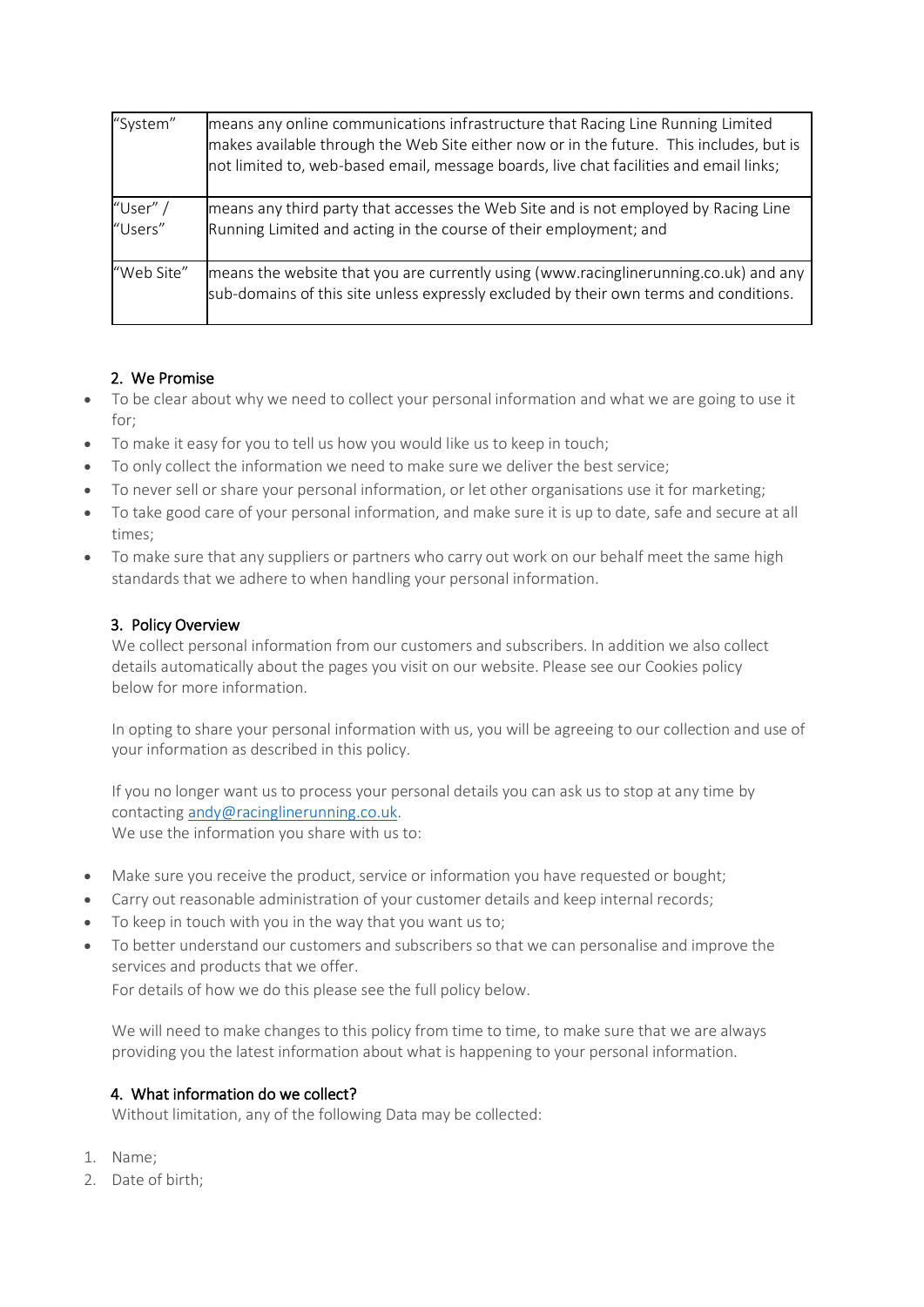- 3. Gender;
- 4. Contact information such as email addresses and telephone numbers;
- 5. Demographic information such as post code, preferences and interests;
- 6. Financial information such as credit / debit card numbers\*;
- 7. IP address (automatically collected);
- 8. A list of Racing Line Running Limited URLs visited, starting with a referring site, your activity on this Web Site, and the site you exit to (automatically collected);
- 9. Details of purchases;
- 10. Interaction with our social media pages; and
- 11. Cookie information

\* This data is stored by the payment system and never held or seen by Racing Line Running Limited.

#### 5. What do we do with your information?

#### 1. PROCESSING

We will make sure that you receive the product or service you have requested, process any payments and send you information relating to that service.

We will also do our best to keep your information up to date. This includes monitoring returned mail to let us know if you no longer live at the address we hold for you and bounced emails. We also use information from the Post Office's National Change of Address database, the telephone preference service, the mailing preference service, the Bereavement Register and other similar suppression lists to make sure we do not send communications to the wrong place or person.

Please do let us know if your details have changed.

#### 2. MARKETING AND COMMUNICATIONS

Receiving marketing information from Racing Line Running Limited will always be your choice. You can change your mind at any time, and we will keep your preferences up to date.

We limit the number of marketing communications we send to make sure we are not sending you too much but we will try to send you sufficient information so that you do not miss relevant news, offers, events and announcements relating to Racing Line Running Limited.

We will only contact you for marketing purposes by email or text message (SMS) if you have told us we can.

We will only contact you by email if you have told us you would like to hear from us this way, or to let you know about services you have previously bought. Every email will have a link to help you unsubscribe if you wish to stop this.

We may contact you occasionally by post, however you can also stop this at anytime by contacting [andy@racinglinerunning.co.uk](mailto:info@mysportingtimes.com) 

## 6. Who will have access to my information?

Your information will only be accessible to our staff, volunteers and contractors if they are trained and it is appropriate in order for them to carry out their role in line with their job role and this Privacy Policy.

We will never sell your personal information, or let other organisations use it for their own purposes.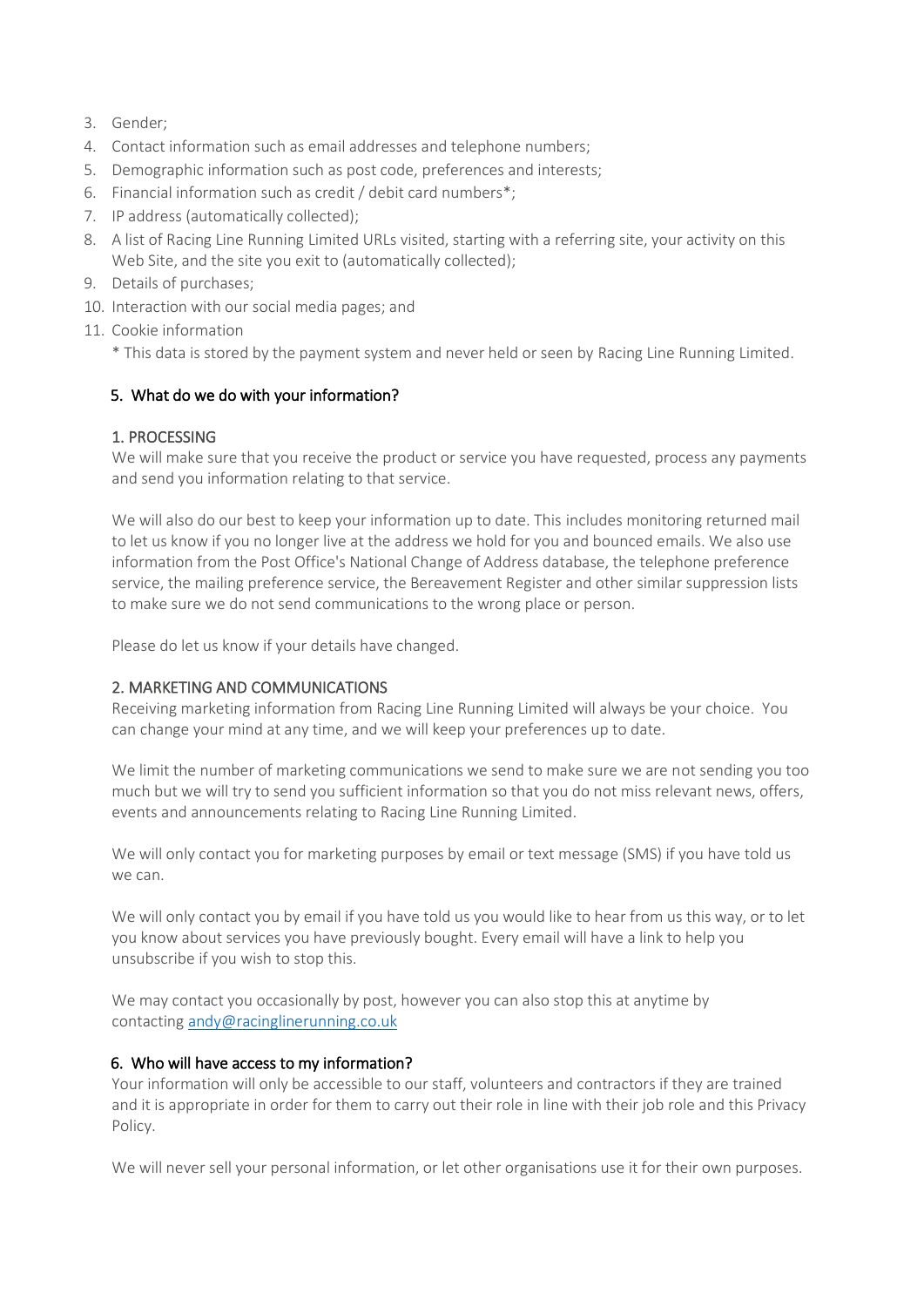We will only share your personal information where:

- We are legally required to, or as a result of a lawful request by a governmental or law enforcement authority.
- We have engaged a supplier or contractor to carry out services on our behalf, such as order fulfilment, payment handling, delivery of purchases, search engine facilities, advertising, marketing, or carrying out research and analysis.

Any Data used by such third parties will be used only to the extent required by them to perform the services that Racing Line Running Limited requests. Any use for other purposes is strictly prohibited. Any Data that is processed by third parties must be processed within the terms of this Policy and in accordance with the Data Protection Act 1998 and GDPR.

We only work with trusted suppliers who have agreed to the terms of our Data Processor Agreement to treat your information as respectfully as we do and in accordance with the requirements of the Data Protection Act 1998 and GDPR.

Our website may contain links to other websites that are outside our control and are not covered by this Privacy Policy. If you access other sites using the links provided, the operators of these sites may collect information from you that will be used by them in accordance with their privacy policy, which may differ from ours.

## 7. How do we keep your information safe?

The security of your personal information is paramount to us. Our networks are regularly monitored to ensure they remain secure and all computers used by Racing Line Running Limited are password protected.

We also regularly review our measures to ensure they are as far as reasonably possible up to date and in line with latest developments, particularly when we are handling payment information.

If you have a password to allow access to certain parts of our website, you must keep that password safe and not share it with anyone or your personal information could be at risk.

Data that is transmitted via the internet or in email, cannot be 100% secure. As a global environment, transmitting data to us may take place outside the European Economic Area.

We will take every reasonable precaution to keep your information safe but it cannot be guaranteed and so please be aware that any information you do transmit to us is at your own risk. Once we have received your information we will use our best efforts to ensure its safety within our network, which sits within the European Economic Area.

We will only hold your personal information for as long as reasonably necessary to carry out services and administer your relationship with us. Typically, this is two years since your last interaction with us unless we are required to hold it longer for legal or taxation reasons.

If we dispose of your information it will always be done securely.

## 8. Changes of Business Ownership and Control

Racing Line Running Limited may, from time to time, expand or reduce its business. This may involve the sale of certain divisions or the transfer of control of certain divisions to other parties. Data provided by Users will, where it is relevant to any division so transferred, be transferred along with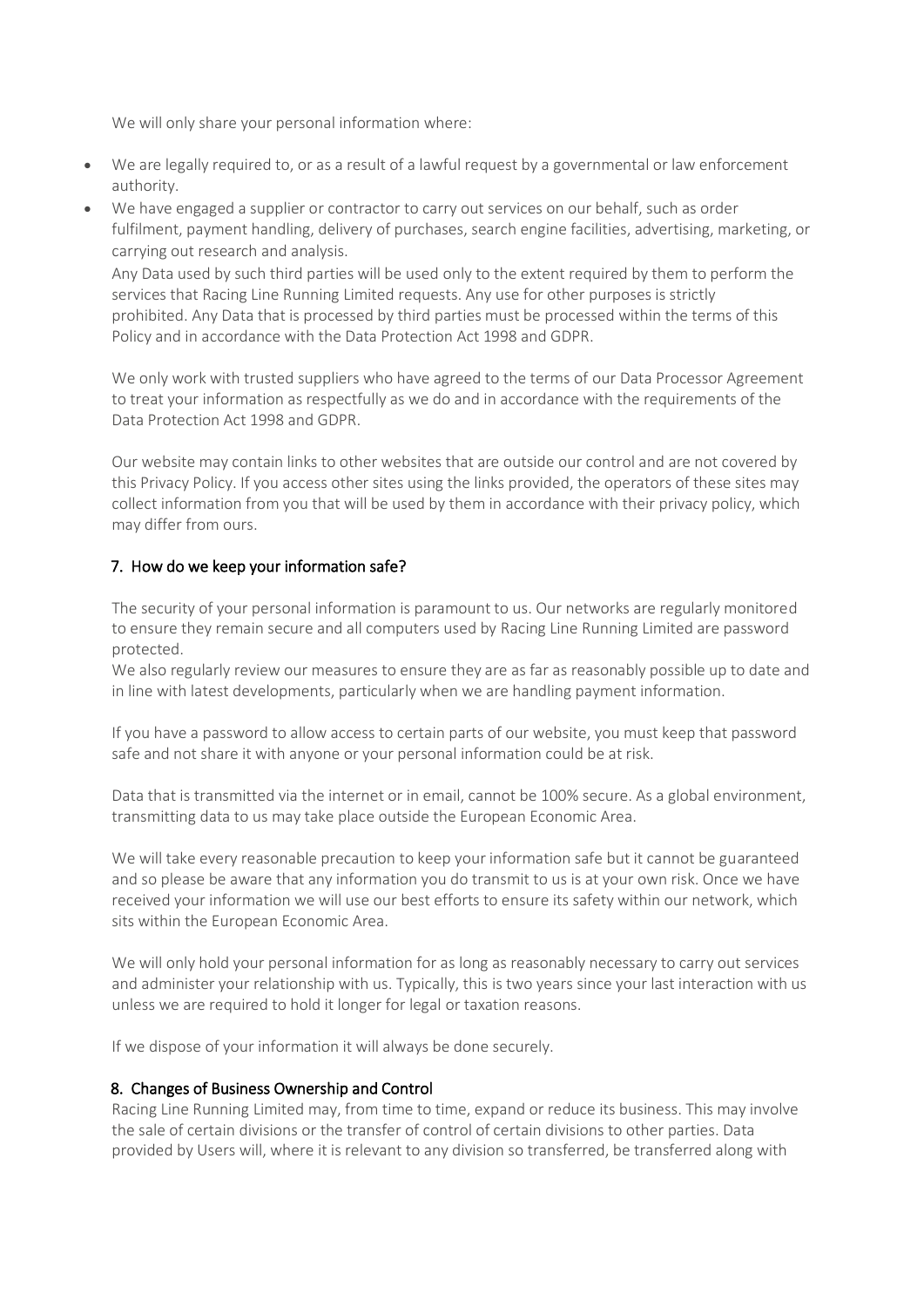that division and the new owner or newly controlling party will, under the terms of this Policy, be permitted to use the Data for the purposes for which it was supplied by you.

In the event that any Data submitted by Users will be transferred in such a manner, you will be contacted in advance and informed of the changes. When contacted you will be given the choice to have your Data deleted or withheld from the new owner or controller.

## 9. Controlling Access to your Data

You have the right to a copy of the information we hold about you. This is called a subject access request. If you would like to make a subject access request you can do so by contacting us at andy@racinglinerunning.co.uk and we will provide you with it as soon as possible. Alternatively, if you are an account holder you can view your data by logging into your account with us.

You have the right to have incorrect information corrected and the right to object to further processing of your personal information for direct marketing.

You also have the right to request that your data be deleted from our records at any time. If you would like to make such a request, you can do so by contacting us at andy @racinglinerunning.co.uk. We will ensure that your data is securely deleted within 48 hours of receiving such a request. If you need help or have any questions about this policy and your rights in regarding the processing of your personal information please contact:

Information Rights Officer 1 Tayberry Grove Mortimer Reading RG7 3WT

For broader advice and guidance please contact the data protection regulator:

The Information Commissioner Wycliffe House Water Lane Wilmslow Cheshire SK9 5AF Telephone: 01625-545700 Fax: 01625 524510

## 10. Your Right to Withhold Information

You may access certain areas of the Web Site without providing any Data at all. However, to use all Services and Systems available on the Web Site you may be required to submit Account information or other Data.

You may restrict your internet browser's use of Cookies.

## 11. Cookies

When we provide services, we want to make them easy, useful and reliable. Where services are delivered on the internet, this sometimes involves placing small amounts of information on your device - for example, computer, tablet or mobile phone. These include small files known as cookies. They cannot be used to identify you personally. These pieces of information are used to improve services for you through, for example: